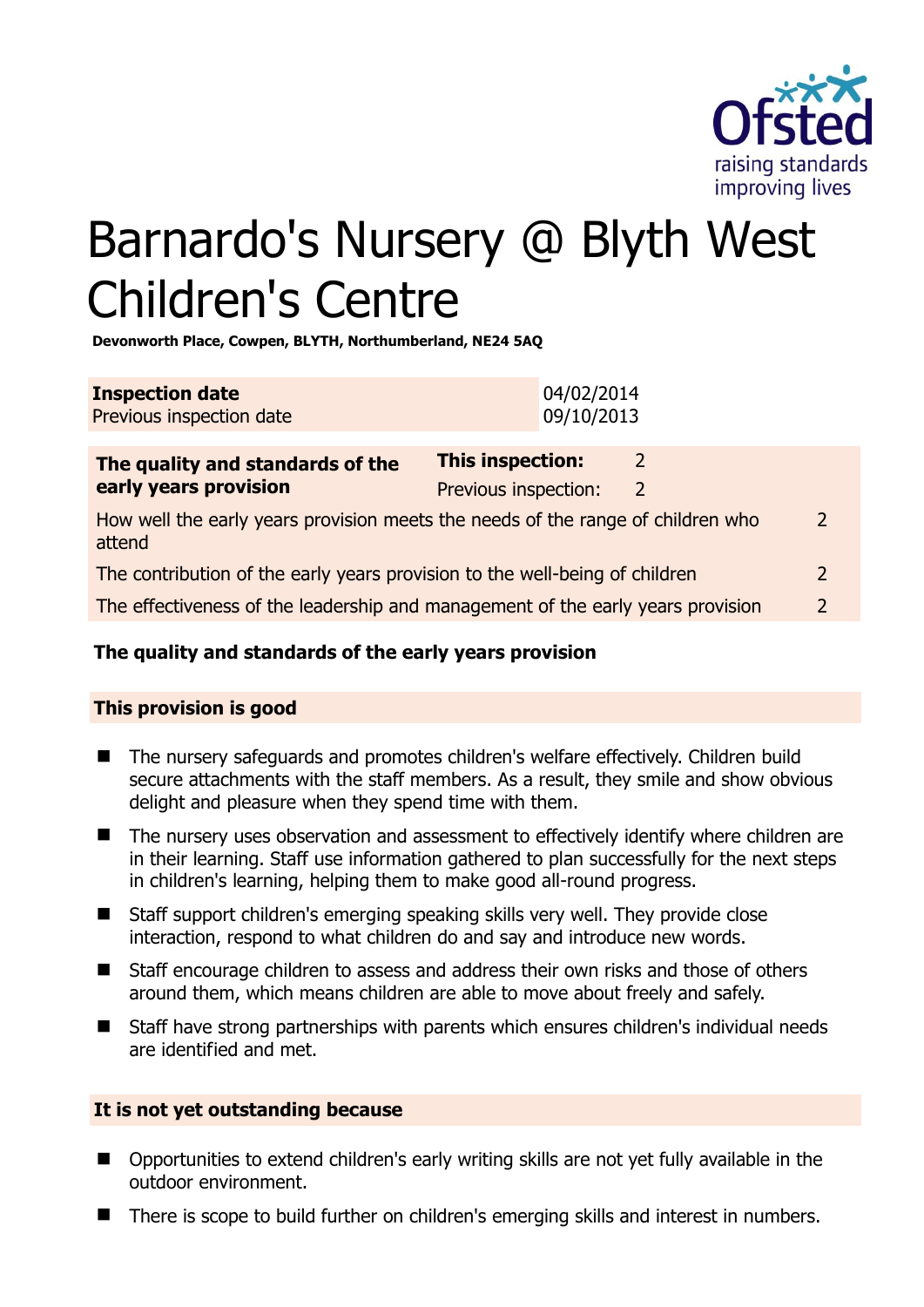# **Information about this inspection**

Inspections of registered early years provision are:

- scheduled at least once in every inspection cycle the current cycle ends on 31 July 2016
- scheduled more frequently where Ofsted identifies a need to do so, for example where provision was previously judged inadequate
- **•** brought forward in the inspection cycle where Ofsted has received information that suggests the provision may not be meeting the legal requirements of the Early Years Foundation Stage or where assessment of the provision identifies a need for early inspection
- **•** prioritised where we have received information that the provision is not meeting the requirements of the Early Years Foundation Stage and which suggests children may not be safe
- scheduled at the completion of an investigation into failure to comply with the requirements of the Early Years Foundation Stage.

The provision is also registered on the voluntary and compulsory parts of the Childcare Register. This report includes a judgment about compliance with the requirements of that register.

# **Inspection activities**

- $\blacksquare$ The inspector observed children and staff members throughout the nursery, including the playrooms, bathrooms and the outside learning environment.
- $\blacksquare$  The inspector held a meeting and conducted a joint observation with the manager.
- $\blacksquare$ The inspector looked at a sample of children's assessment records and planning documentation.
- $\blacksquare$ The inspector checked evidence of suitability and qualifications of staff working with children, and the provider's focus improvement plan.
- The inspector took account of the views of parents and carers spoken to on the day and from written information provided.

**Inspector**  Anthea Errington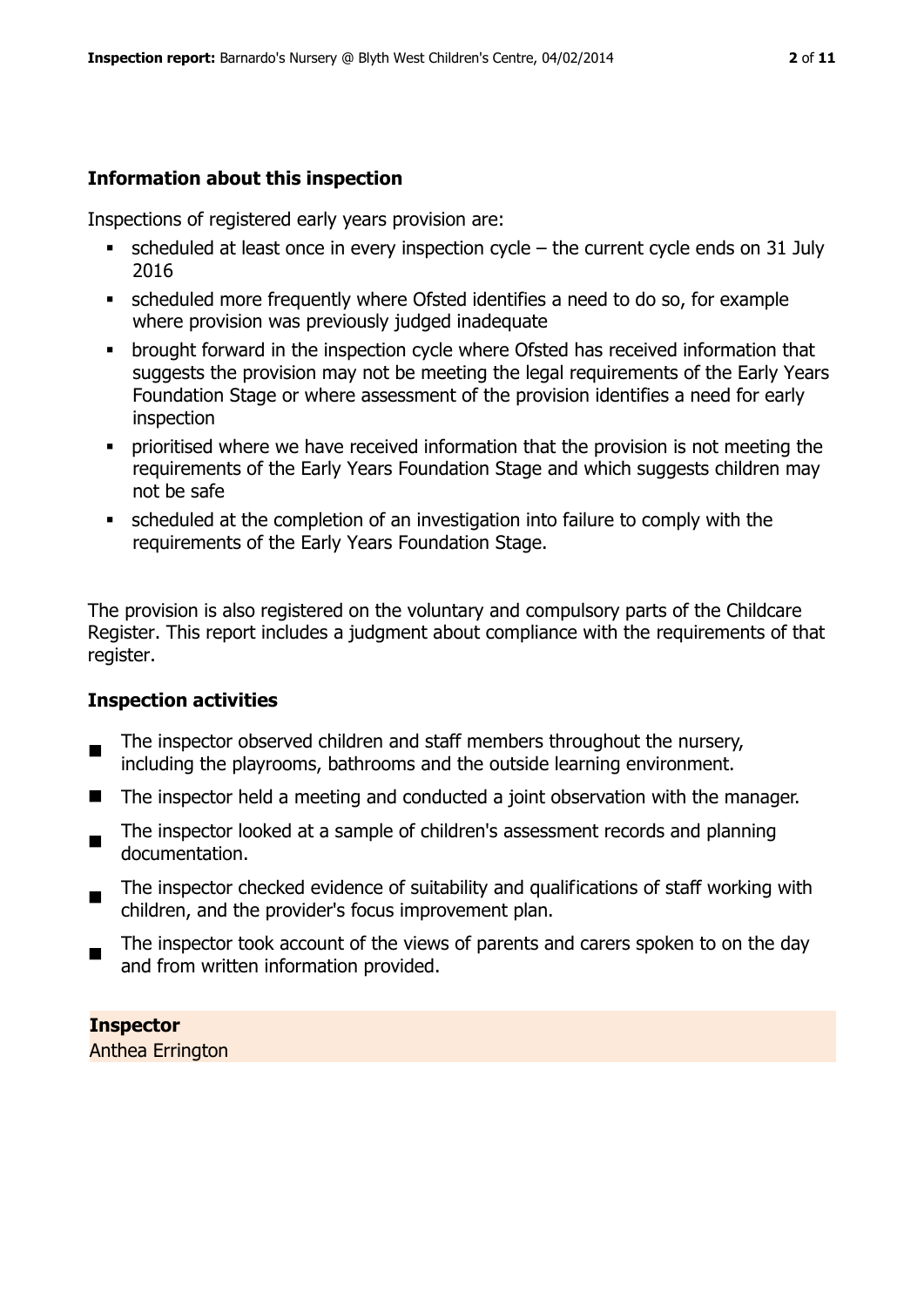#### **Full report**

#### **Information about the setting**

Barnardo's Nursery @ Blyth West Children's Centre was registered in 2005 and is on the Early Years Register and the compulsory and voluntary parts of the Childcare Register. It is situated in a children's centre in Blyth, Northumberland and is managed by Barnardo's. The nursery serves the local area and is accessible to all children. It operates from three rooms and there are enclosed areas available for outdoor play.

The nursery employs 17 members of childcare staff, which includes the manager and deputy. All hold appropriate early years qualifications at level 3 or above. There are two members of staff who hold Early Years Professional Status and the nursery receives regular input from a qualified teacher. The nursery opens Monday to Friday, from 7.30am until 6pm, for 51 weeks of the year, excluding Christmas week. Children attend for a variety of sessions. There are currently 88 children attending who are within the early years age group. The nursery provides funded early education for two-, three- and fouryear-old children. It supports children with special educational needs and/or disabilities.

#### **What the setting needs to do to improve further**

#### **To further improve the quality of the early years provision the provider should:**

- $\blacksquare$  strengthen opportunities to extend children's early writing skills in the outdoor environment for example by; providing a wider range of resources to encourage exploration and experimentation with early mark making, such as paint brushes and buckets to paint the patio and fence with water
- enhance children's numeracy skills and recognition of numbers, for example, by providing an environment rich in numeral print.

#### **Inspection judgements**

#### **How well the early years provision meets the needs of the range of children who attend**

Teaching and learning is good. Staff have a good understanding of the educational programmes and have implemented effective systems for observation, assessment and planning. Children's learning journal records and the tracking system clearly show how all children make good progress, including those with special educational needs and/or disabilities. This means that children are developing the necessary skills in readiness for school. Staff encourage parents to be involved in their children's learning. For example, they complete daily diaries and make effective use of daily discussions with parents to talk about children's progress. Staff also provide a wide range of information on how learning can be supported at home and ask parents to share their own observations of their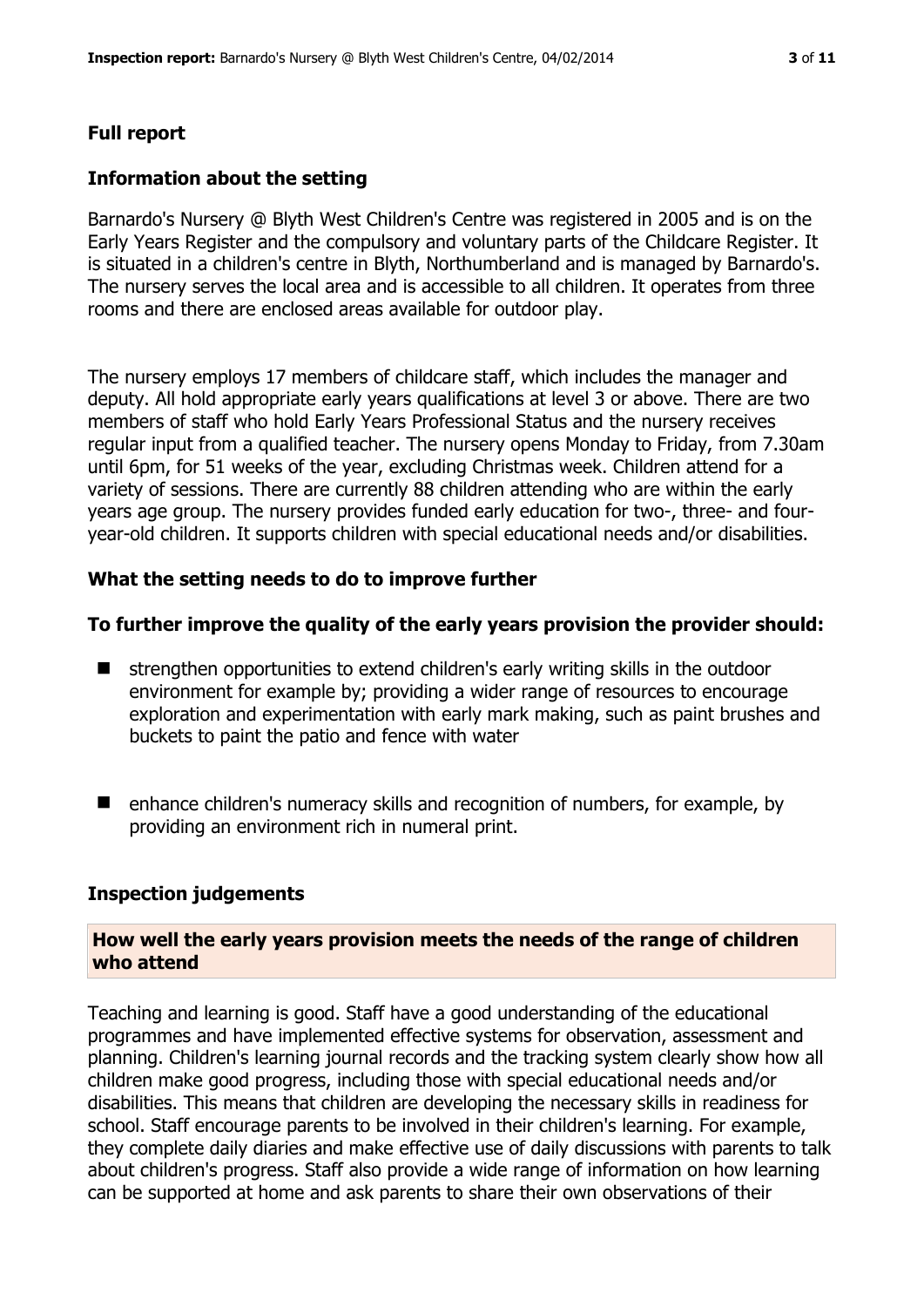children's achievements. Examples of appropriate questions to ask children are attractively displayed around the nursery to remind and encourage staff to use, helping and supporting children to be active in their learning. The progress check at age two has been completed for all relevant children and parents and external agencies are fully involved in the process to ensure children receive the help they need.

The well-organised environment and staff interaction support children to be curious learners and have strong exploratory impulses. They confidently move around the nursery rooms and outdoor area enjoying both planned and spontaneous play. Children visibly enjoy the freedom to explore and play outdoors, which contributes towards their very good health as they gain increasing control over their bodies. They enthusiastically prepare for outdoor play and independently put on their wetsuits and wellington boots. This provides children with very good opportunities to address their personal care in addition to understanding how to keep themselves warm in the cold weather. They discover how they move differently on the slippery grass and discuss with staff how they can move safely down the muddy slope. Children are active learners and initiate their own games and entertainment. They clearly love imaginative play and engage in a game of 'superheroes and princesses' with staff who join in purposely with their play. This also provides them with excellent opportunities to develop physically as they run around chasing and safely moving around one another.

Children make good progress in their language and communication skills because staff skilfully engage in meaningful discussions with them. For example, staff listen carefully to children, repeating words back to aid pronunciation. Babies communicate effectively with staff members as they babble with excitement during well planned and age appropriate activities as staff skilfully narrate their play for them. For example, they discuss textures and how the rice pudding and custard mixture feels as children explore using their sense of taste and touch. Children are encouraged to form sentences by staff that are skilled in supporting them and join in with discussions as they recall the activities they have taken part in throughout the day. Children love to sing and clearly recognise well known songs and nursery rhymes, such as 'sleeping bunnies'. They confidently join in, with words as well as the actions, which also provide them with good opportunities to be active. Early literacy and physical skills are sufficiently developed indoors as children repeatedly practise their writing using a range of media including paints, chalks and pens. However, the nursery does not yet provide such a good range in the outdoor environment. As a result, opportunities for children to develop their early writing skills are not fully available. Children are gaining in confidence in using numbers throughout their play and they are encouraged to count. For example, they join in with counting songs and with support count the bricks they build with. Staff members maintain the children's focus on their learning by actively using an effective range of teaching strategies to skilfully support, challenge and extend children's learning. They ask children to describe the constructions they make using the bricks and discuss with them whether it is to be big or small. Children respond enthusiastically to their interest and questions and describe their construction as being a 'big trampoline'. However, there is scope to improve children's number skills further by increasing the display of numerals throughout the nursery to support them in their recognition of number. Babies and young children are animated as they eagerly explore the natural resources available to them in the treasure basket. They too learn about shape, size and texture as they explore the items using their hands and mouths.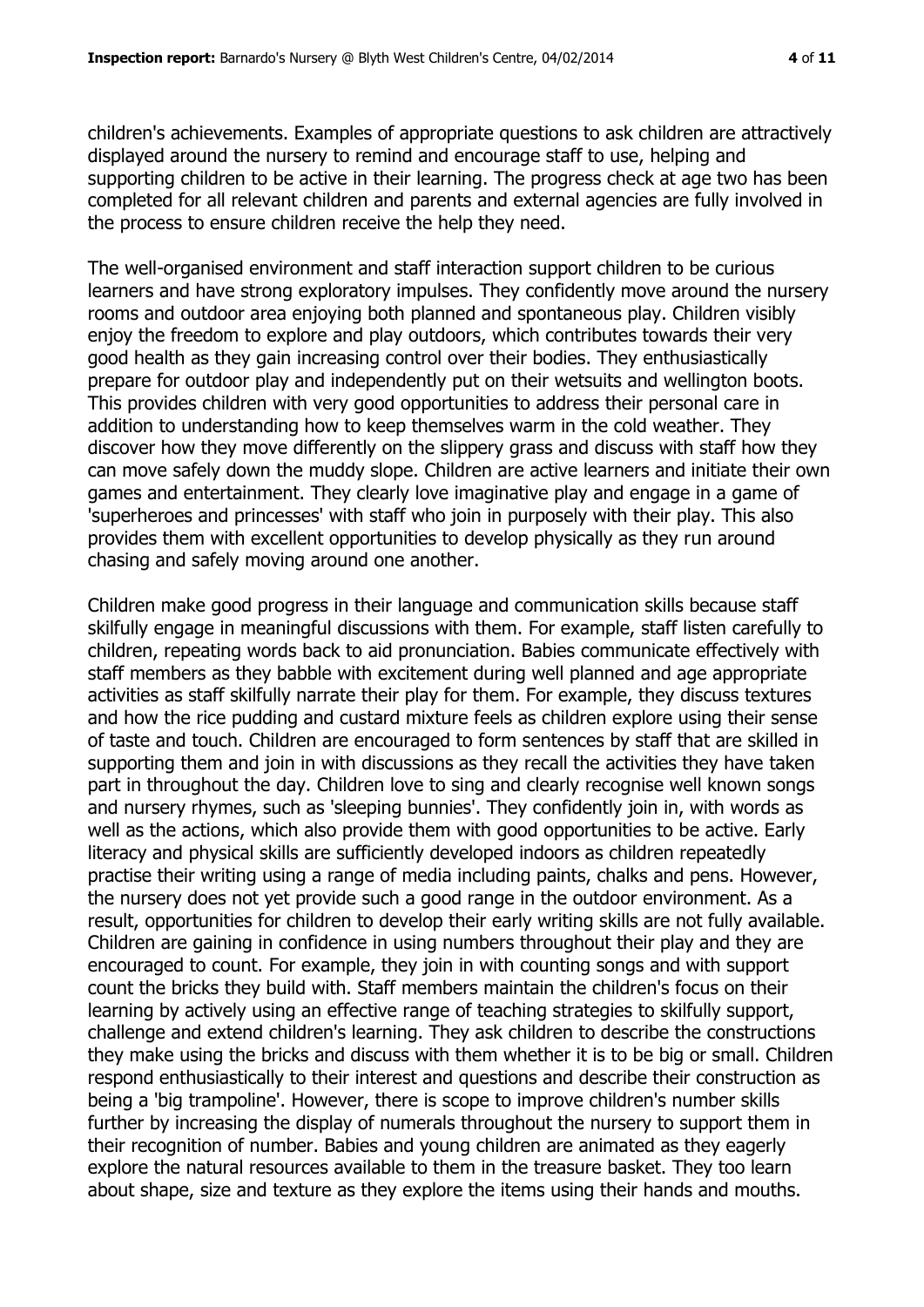They pour the bead chains between their hands and discover the smoothness of the shell as they place it in their mouths. This in turn contributes towards their physical development as they learn to grasp smaller objects. Children are motivated and keen to learn in this inclusive and welcoming nursery and are developing the necessary skills in readiness for school.

The combined approach of gathering and sharing information is very effective; therefore, partnerships with parents and carers are very good. The entrance area of the nursery provides good quality information for parents, this ensures they are well informed and effectively signposted if they require additional help and support. Staff encourage all parents and carers to be involved in their children's learning. For example, they complete daily diaries and make effective use of daily discussions to talk about children's progress in addition to arranging regular review meetings with them. Staff also provide a wide range of information on how learning can be supported at home and ask parents to share their own observations of their children's achievements. Parents and carers appreciate the support and involvement the nursery provides them stating it is a cheerful and welcoming nursery.

## **The contribution of the early years provision to the well-being of children**

The key person system is well embedded. Staff members know their children extremely well, provide for their individual needs and display a secure understanding of their role and responsibility. Children settle quickly because staff provide toys and resources that they know the children enjoy playing with, while meeting their care and learning needs. This is because staff sensitively discuss and record in detail children's overall needs and starting points with parents. Children make a number of visits prior to starting; gradually increasing the amount of time they spend at the nursery. This supports their emotional security and ensures a smooth transition between their own home and the nursery. A warm, welcoming and friendly environment is evident which helps to meet children's emotional and physical needs well, they smile with pleasure and are confident to make their requests known. The transition process between rooms is also steadily built up so that children gradually move into their new room with ease and, most importantly, when they are ready.

Staff understand the importance of creating a relaxed and fun filled time for children. There are clear routines in place which help children feel secure. For example, most children's attention is gained by staff talking to them and explaining the time and understand that at this part of the day they need to tidy toys away, such as before lunch. They show good levels of care towards toys and resources carefully placing items in their correct storage places. Children's behaviour is good and their self-esteem is high. Staff have a calm and consistent manner with the children, which results in them showing children the best way to behave. In addition, they work sensitively supporting children who require extra support in learning about what is expected of them. This all helps them to prepare for the next stage in their learning and development.

Children engage enthusiastically in physical play which demonstrates their understanding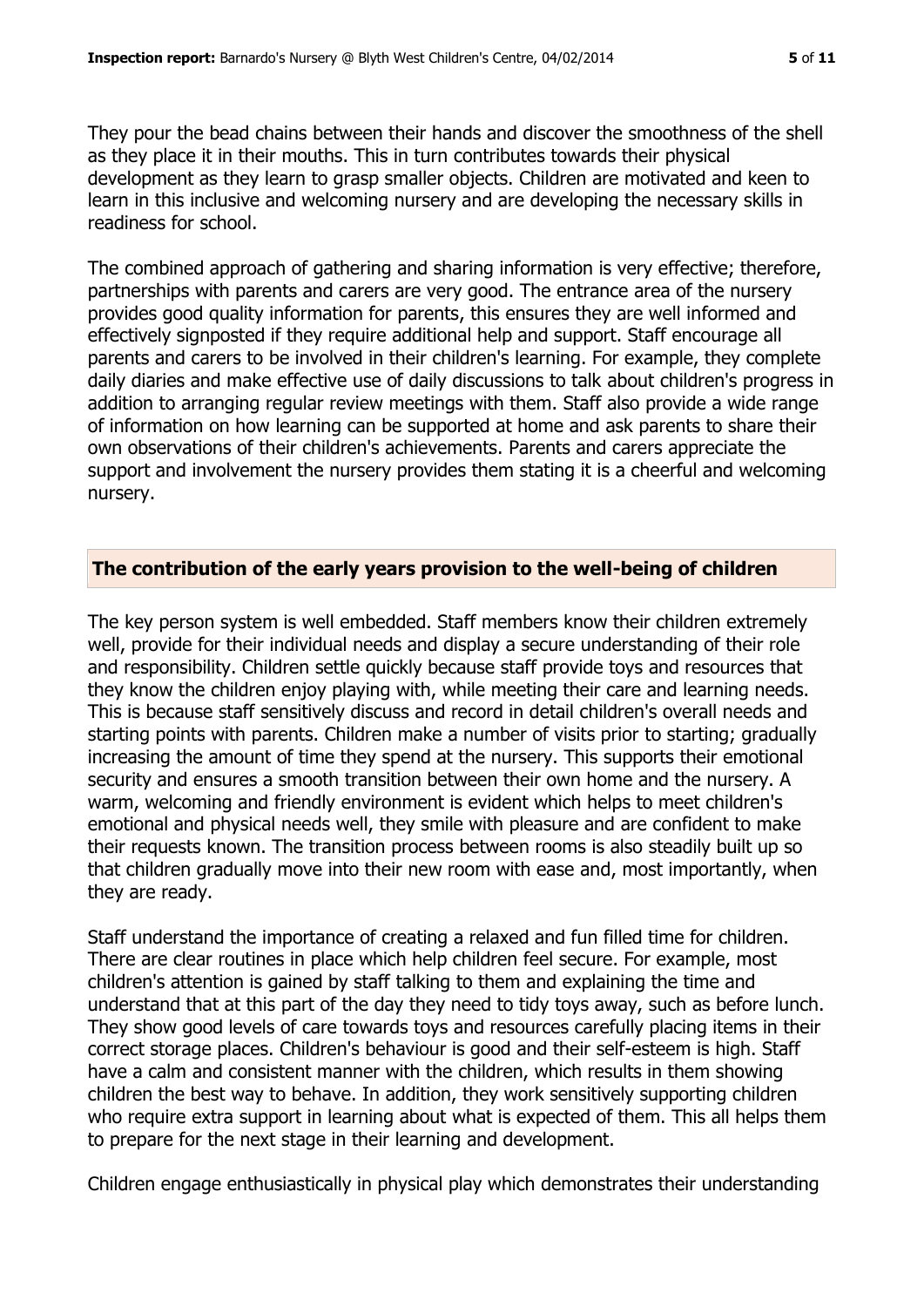of keeping themselves healthy. They are developing good hygiene practices as they fully understand they must wash their hands following outdoor play and in preparation for lunch and snacks. Self-help skills and independence are well promoted and supported in everyday routines, especially at meal times. For example, children are encouraged to serve their own meals and pour their own drinks. Children are developing an understanding of risk because staff provide clear guidance and explanations to them. For example, they gently remind them to be careful of their friends when engaging in boisterous dancing and allow them to work out for themselves safe methods of manoeuvring down the wet slope outdoors. This means children are able to move about freely and safely. In addition, at busy times, such as when parents are arriving, children engage in group activities where staff can closely supervise them to further ensure their safety. These timely gentle reminders from staff and close supervision, further supports children's understanding of keeping themselves and others safe. There is a wide range of good resources for children to choose from, such as, crafts, books, construction toys and role-play items. Outdoors they have lovely opportunities to explore using natural resources in the exploratory garden.

## **The effectiveness of the leadership and management of the early years provision**

Management and staff continue to demonstrate a good understanding of the safeguarding and welfare requirements and ensure risk assessments are continually reviewed to support children's safety. The inspection was prioritised by Ofsted due to notification by the provider of an incident where a child was left unsupervised in the bathroom. Following the incident, management appropriately notified Ofsted and a full investigation took place into the circumstances of the incident. As a result, a thorough risk assessment of the environment has been undertaken by the nursery and extensive plans are in place to reconfigure the layout of the playrooms and children's bathroom, to ensure improved supervision and safety for all children. In addition, management have introduced further effective systems to support staff in ensuring children are all accounted for as they move around the premises. Additional staff meetings are planned to discuss the improved lay out plans of the nursery and re-affirm staff's understanding of the importance of safety and supervision and they have reviewed all associated policies and procedures to ensure staff remain vigilant. Secure gates and doors are in place to ensure children cannot access restricted areas and re-organisation of routines means children are more closely supervised at busy times during the nursery day. The robust recruitment procedures help to ensure that staff are suitable and confident in their role of working with young children. Staff are vetted through the Disclosure and Barring Service checks, further helping to keep children safe. They are fully aware of the steps to follow should they have any concerns about children and understand the procedures to take to help keep children safe from harm and abuse. The nursery maintains all required documentation and there is a wide range of policies and procedures, which are designed to underpin practice. A wealth of information is available for parents and displayed throughout the nursery. This means that parents are kept well informed about the organisation of the nursery.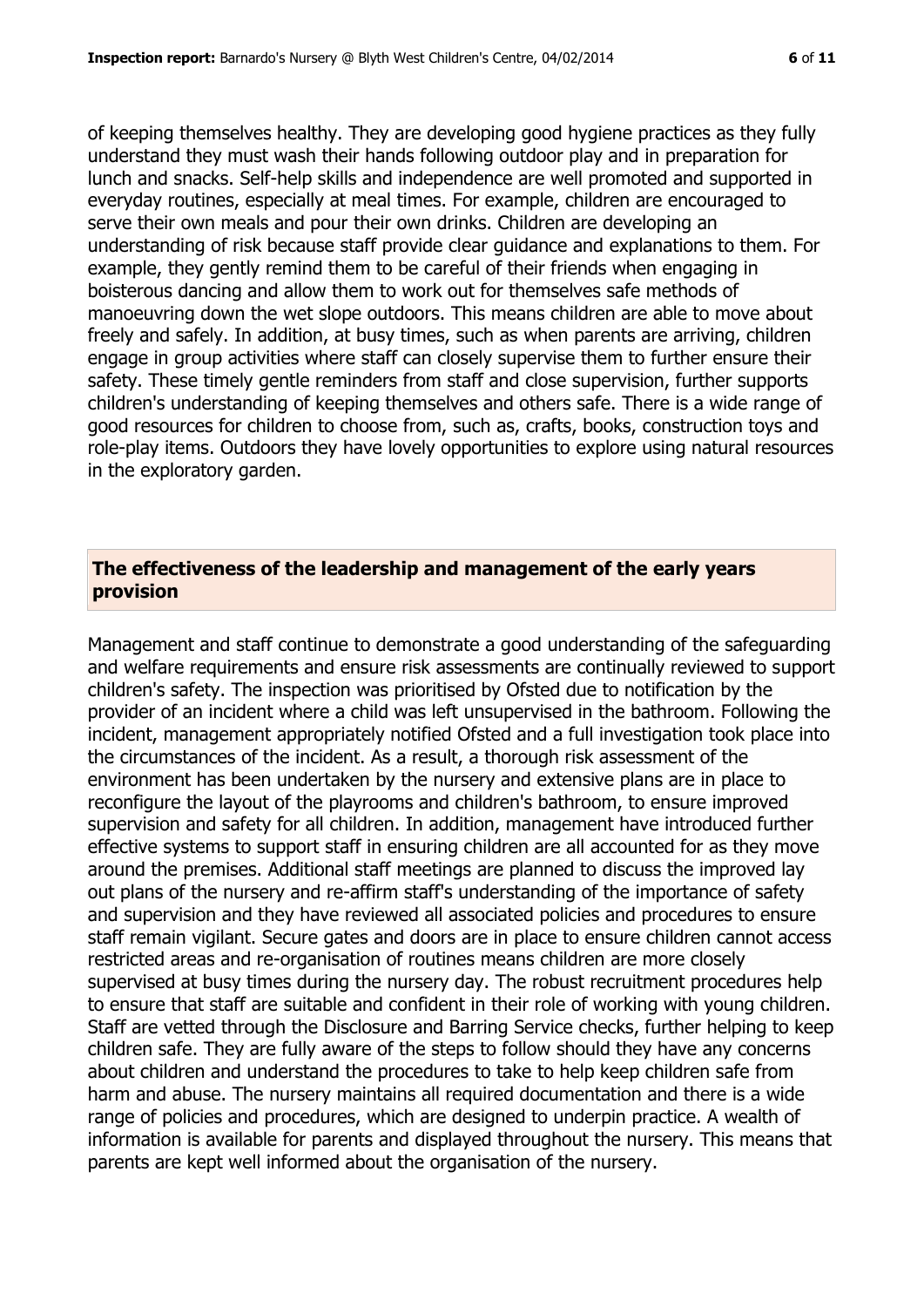The nursery is managed by a motivated management team who have a clear understanding of the responsibility of the nursery to deliver and meet the requirements of the Statutory framework for the Early Years Foundation Stage. The manager has a secure knowledge of the nursery's strengths and areas for improvement. A focus improvement plan is completed and includes input from the staff, parents and children attending the nursery. The manager has addressed the previous recommendations and meets regularly with the local authority development officer to review the nursery practice and the nursery action plans. Staff's ongoing suitability is monitored through the manager carrying out annual appraisals and holding regular supervision meetings. This gives the staff and manager a good opportunity to discuss any concerns about performance and any training and development needs, which results in any concerns about their performance being picked up quickly and addressed. Ongoing staff development ensures that they continually improve their knowledge and understanding of good quality practice. This all provides evidence of a commitment to continually improve the provision to improve the service for children. Thorough, effective monitoring of the educational programmes ensures that a varied range of experiences are planned and provided to help children make good

Parents speak extremely positively about the nursery. They say 'their children have come on extremely well since attending the nursery and the staff team are friendly, approachable and support them really well'. They also state 'that the toys and facilities are really good and that staff members know their children very well and keep them fully informed of their children's learning'. Parents are kept informed about their children's progress and the next steps in learning so they can support this at home. Links with outside agencies and other professionals in the community are strong. The manager and staff work closely with the health visitor and social work team and they attend multiagency meetings to meet the needs of the children concerned. Good working partnerships have been developed with the local schools to ensure the quality of support offered to children as they continue their education and move onto school.

# **The Childcare Register**

progress in all areas of learning.

| The requirements for the compulsory part of the Childcare Register are | Met |
|------------------------------------------------------------------------|-----|
| The requirements for the voluntary part of the Childcare Register are  | Met |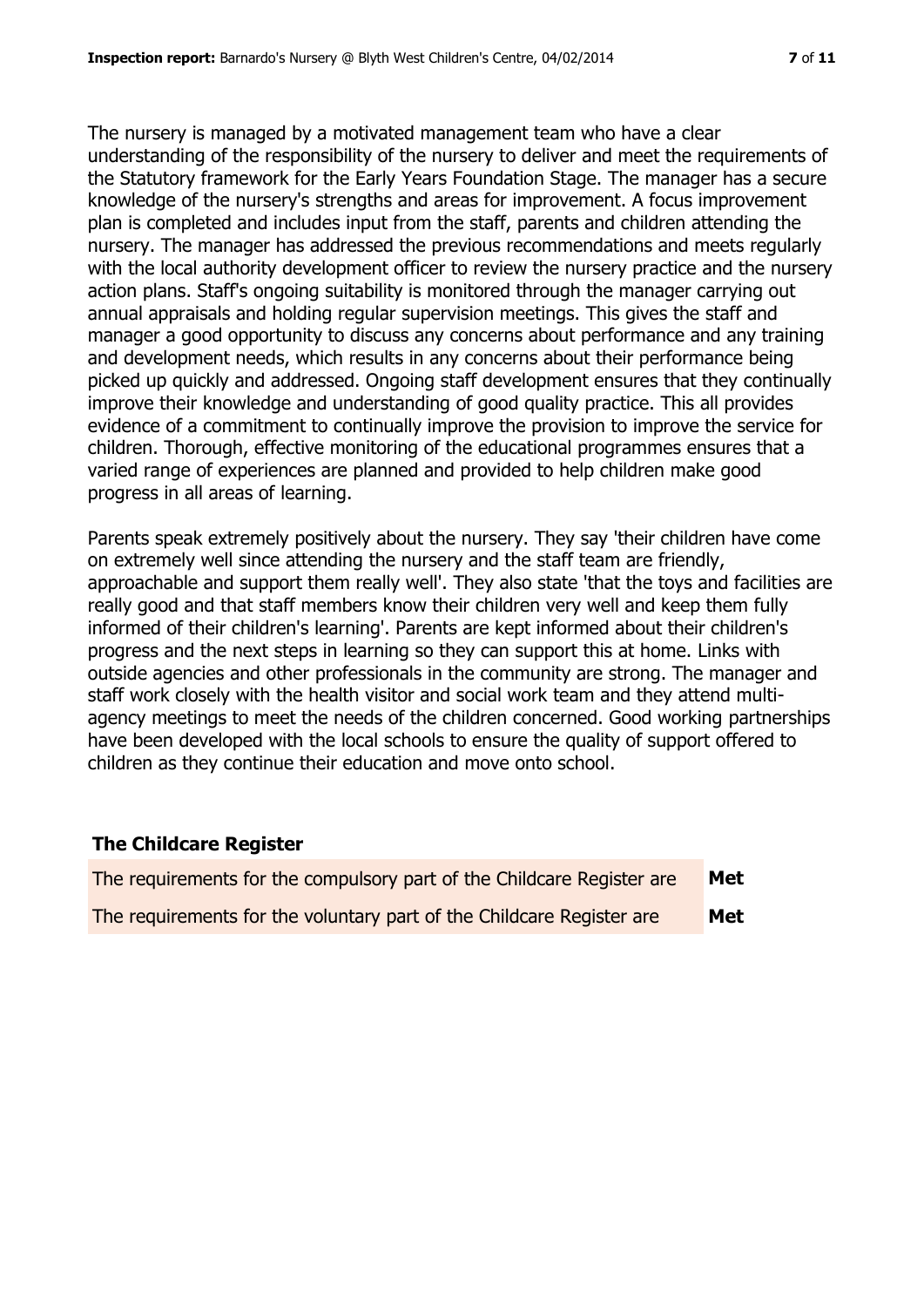# **What inspection judgements mean**

# **Registered early years provision**

| <b>Grade</b> | <b>Judgement</b>        | <b>Description</b>                                                                                                                                                                                                                                                                                                                                                                                |
|--------------|-------------------------|---------------------------------------------------------------------------------------------------------------------------------------------------------------------------------------------------------------------------------------------------------------------------------------------------------------------------------------------------------------------------------------------------|
| Grade 1      | Outstanding             | Outstanding provision is highly effective in meeting the needs<br>of all children exceptionally well. This ensures that children are<br>very well prepared for the next stage of their learning.                                                                                                                                                                                                  |
| Grade 2      | Good                    | Good provision is effective in delivering provision that meets<br>the needs of all children well. This ensures children are ready<br>for the next stage of their learning.                                                                                                                                                                                                                        |
| Grade 3      | Requires<br>improvement | The provision is not giving children a good standard of early<br>years education and/or there are minor breaches of the<br>safeguarding and welfare requirements of the Early Years<br>Foundation Stage. It will be monitored and inspected within<br>twelve months of the date of this inspection.                                                                                               |
| Grade 4      | Inadequate              | Provision that is inadequate requires significant improvement<br>and/or enforcement action. The provision is failing to give<br>children an acceptable standard of early years education and/or<br>is not meeting the safeguarding and welfare requirements of<br>the Early Years Foundation Stage. It will be monitored and<br>inspected again within six months of the date of this inspection. |
| Met          |                         | The provision has no children on roll. The inspection judgement<br>is that the provider continues to meet the requirements for<br>registration.                                                                                                                                                                                                                                                   |
| Not met      |                         | The provision has no children on roll. The inspection judgement<br>is that the provider does not meet the requirements for<br>registration.                                                                                                                                                                                                                                                       |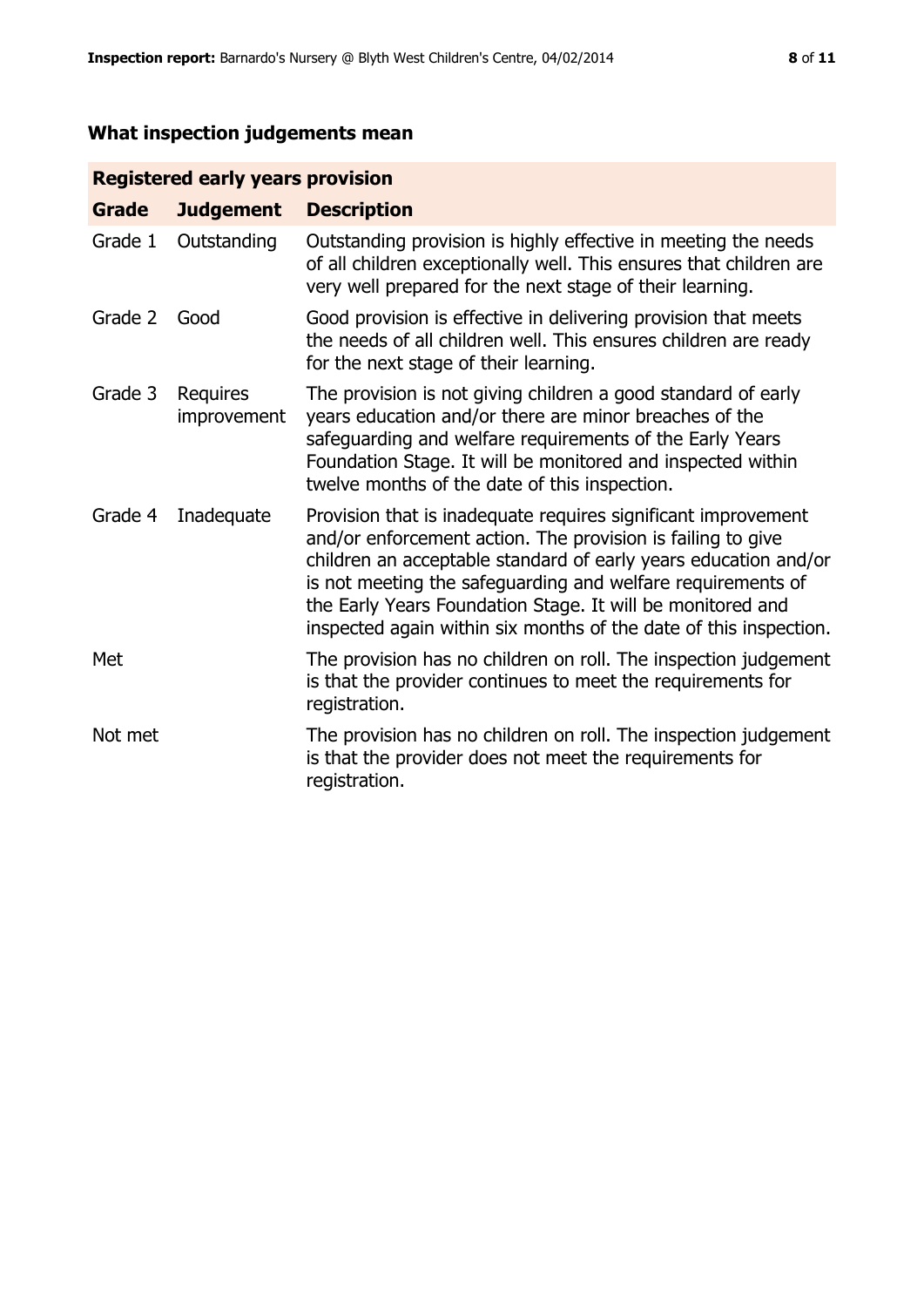## **Inspection**

This inspection was carried out by Ofsted under sections 49 and 50 of the Childcare Act 2006 on the quality and standards of provision that is registered on the Early Years Register. The registered person must ensure that this provision complies with the statutory framework for children's learning, development and care, known as the Early Years Foundation Stage.

# **Setting details**

| Unique reference number           | EY315732                 |
|-----------------------------------|--------------------------|
| <b>Local authority</b>            | Northumberland           |
| <b>Inspection number</b>          | 953539                   |
| <b>Type of provision</b>          |                          |
| <b>Registration category</b>      | Childcare - Non-Domestic |
| Age range of children             | $0 - 17$                 |
| <b>Total number of places</b>     | 56                       |
| <b>Number of children on roll</b> | 88                       |
| <b>Name of provider</b>           | Barnardo's               |
| Date of previous inspection       | 09/10/2013               |
| <b>Telephone number</b>           | 01670 541150             |

Any complaints about the inspection or the report should be made following the procedures set out in the guidance *'Complaints procedure: raising concerns and making complaints* about Ofsted', which is available from Ofsted's website: www.ofsted.gov.uk. If you would like Ofsted to send you a copy of the guidance, please telephone 0300 123 4234, or email enquiries@ofsted.gov.uk.

# **Type of provision**

For the purposes of this inspection the following definitions apply:

Full-time provision is that which operates for more than three hours. These are usually known as nurseries, nursery schools and pre-schools and must deliver the Early Years Foundation Stage. They are registered on the Early Years Register and pay the higher fee for registration.

Sessional provision operates for more than two hours but does not exceed three hours in any one day. These are usually known as pre-schools, kindergartens or nursery schools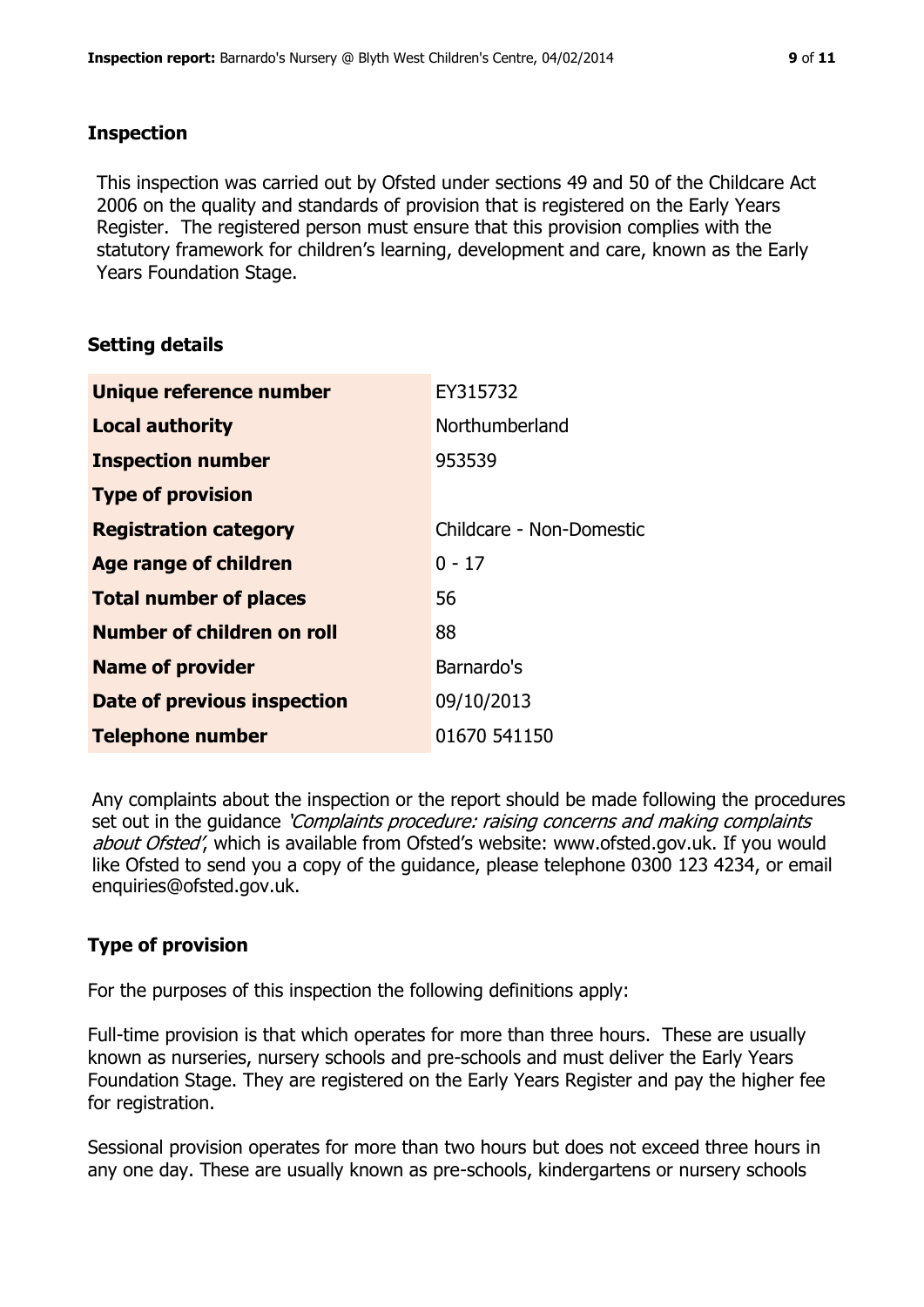and must deliver the Early Years Foundation Stage. They are registered on the Early Years Register and pay the lower fee for registration.

Childminders care for one or more children where individual children attend for a period of more than two hours in any one day. They operate from domestic premises, which are usually the childminder's own home. They are registered on the Early Years Register and must deliver the Early Years Foundation Stage.

Out of school provision may be sessional or full-time provision and is delivered before or after school and/or in the summer holidays. They are registered on the Early Years Register and must deliver the Early Years Foundation Stage. Where children receive their Early Years Foundation Stage in school these providers do not have to deliver the learning and development requirements in full but should complement the experiences children receive in school.